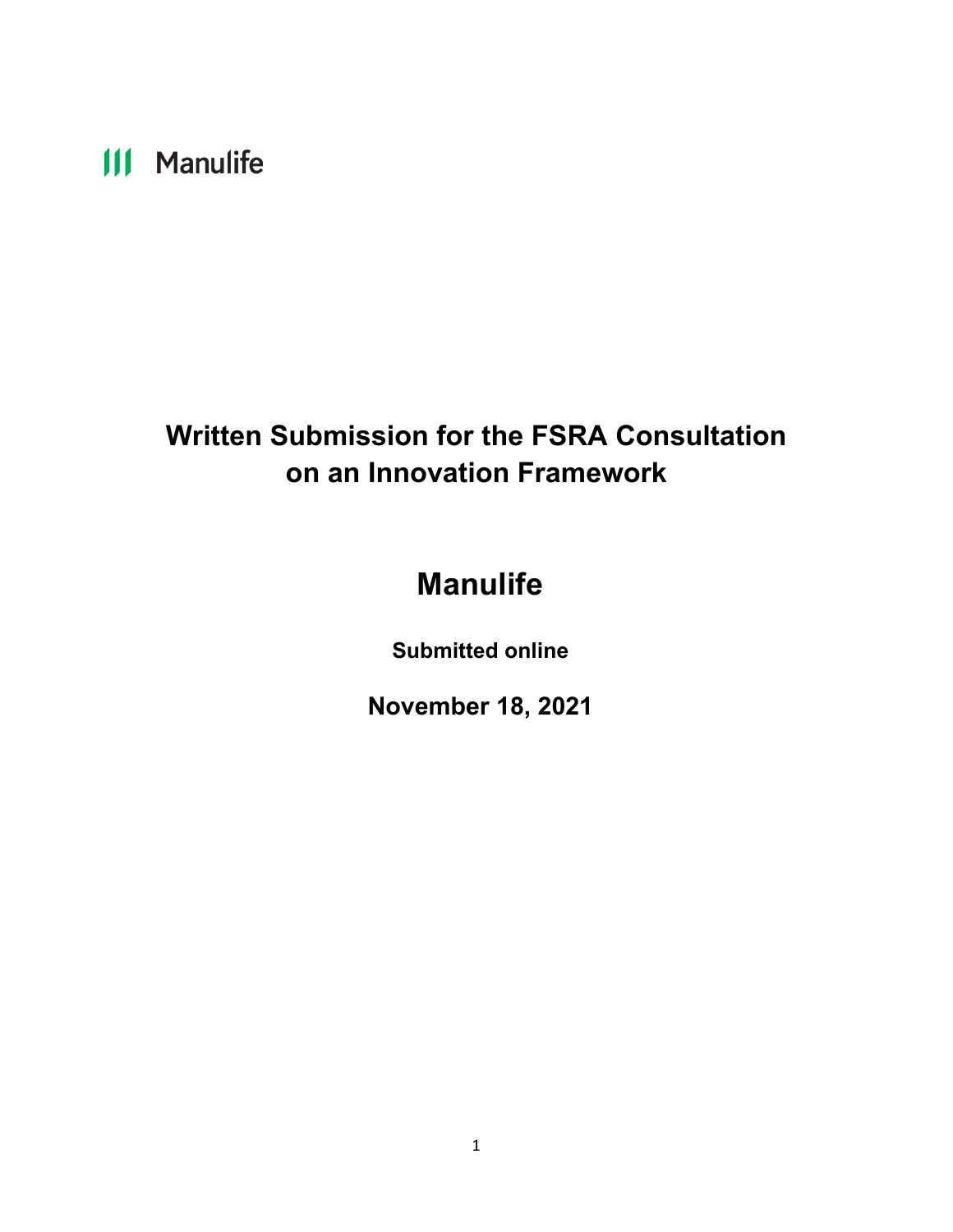# **111 Manulife**

### **Introduction**

Thank you for the opportunity to provide comments on FSRA's Innovation Framework and the work of the Innovation Office. Technological innovation forms a significant component of Manulife's global growth strategy. As such, Manulife strongly supports innovation in the financial services sector. We also recognize the importance of balancing innovation with strong risk management practices.

Manulife Financial Corporation is a leading international financial services provider that helps people make their decisions easier and lives better. With our global headquarters in Toronto, Canada, we operate as Manulife across our offices in Canada, Asia, and Europe, and primarily as John Hancock in the United States. We provide financial advice, insurance, and our global wealth and asset management segment, Manulife Investment Management, serves individuals, institutions and retirement plan members worldwide. We have more than 37,000 employees, over 118,000 agents, and thousands of distribution partners, serving over 30 million customers. As of September 30, 2021, we had CAD\$1.4 trillion in assets under management and administration, and in the previous 12 months we made \$31.6 billion in payments to our customers.

Manulife helps one in five Canadians, offering a wide range of protection, estate planning, banking and investment solutions through a diversified, multi-channel distribution network. We know that Ontario is well positioned to be a leader in financial services innovation, but, from our perspective, it has been unable to leverage its comparative advantage. This has been a missed opportunity.

We are pleased that FSRA is working with new and existing businesses here in the province to examine how to build a dynamic environment to foster the growth of a domestic fintech (financial technology) industry that positions Ontario as a global leader. Fintech will foster innovations that drive efficiency, create new sources of competition and make new types of financial services available in new ways to Ontarians and consumers worldwide.

### **On Guiding Principles**

Our financial regulatory system is very well-respected internationally and has a reputation for being flexible, principles-based and outcome oriented. We boast a number of large, internationally active financial institutions who are interested in working with fintech companies in Canada, the United States and around the world. And we are home to highly skilled workers, deep capital markets, and world-class, technology-focused universities and colleges.

Fintech presents an opportunity to drive efficiency across new and existing products and services, create new competition, and improve the overall experience for our customers. However, it will also require carefully crafted regulation to ensure that consumers remain protected, and that the financial system remains stable.

Fintech regulation should not be prescriptive but should be principles-based and balance the interests of innovation, competition, and consumer protection. Manulife supports FSRA's principle-based approach to innovation. Technology will outpace regulation that is overly prescriptive.

To achieve this balance, the Innovation Framework should apply based on the nature of the product or service being provided rather than the nature of the entity delivering the product or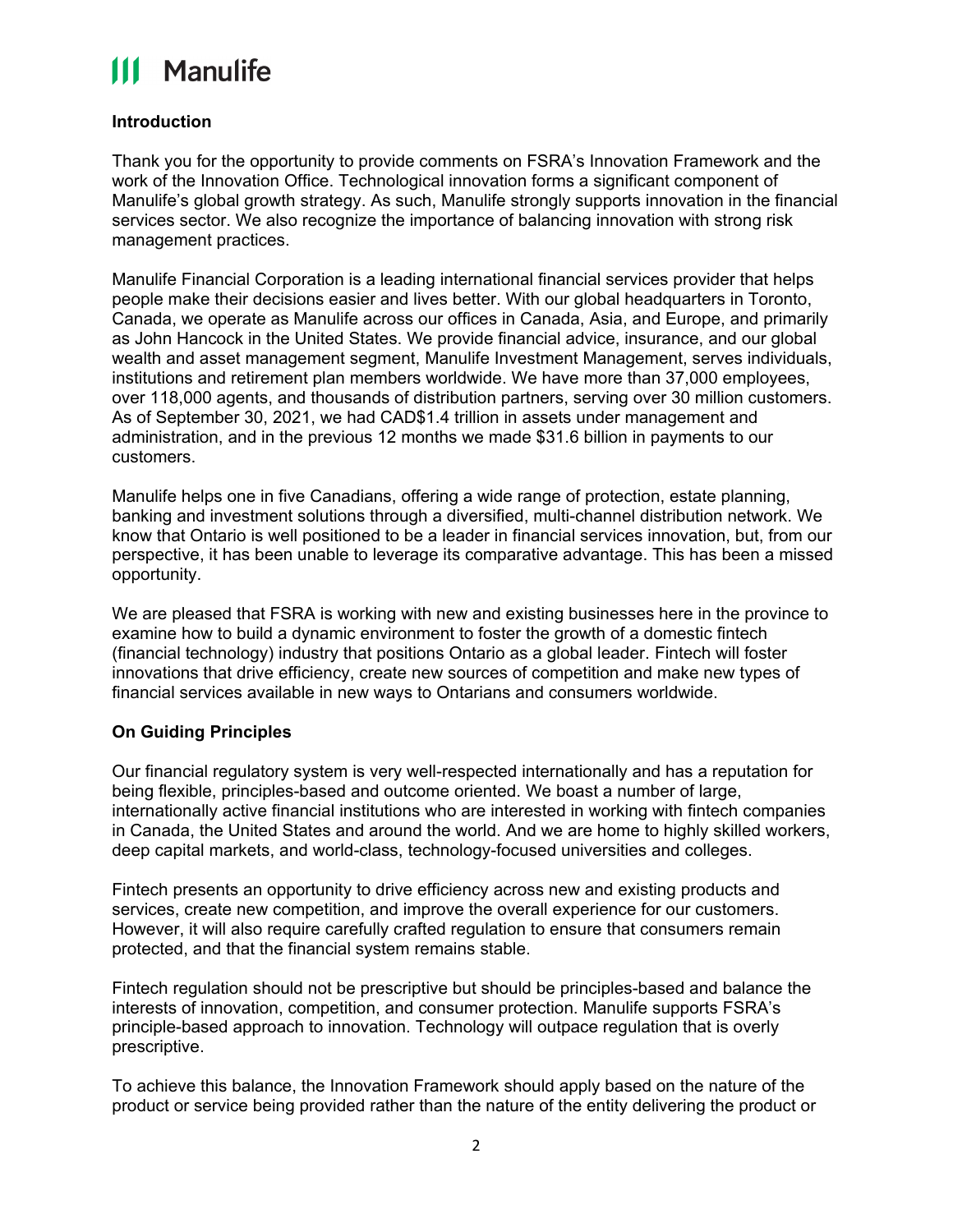# **111 Manulife**

service. This will ensure that consumers continue to have protection and legal recourse against fraud, misconduct, and insolvency regardless of how they chose to receive their financial service. It will also provide a consistent approach to supervise systemic risk and maintain stability in the marketplace. As technology continues to develop and grow, an agile, outcomesfocused approach will provide the regulatory flexibility needed to keep pace with innovation and consumer demand. Protection of the consumer and the broader public interest should be the core values guiding any approach.

#### **Innovation Process and Innovation Opportunities**

Innovation and competition can be driven by existing companies and new entrants, together and separately. FSRA's Innovation Office and Innovation Framework focuses primarily on new entrants but should also take into consideration how partnerships between new entrants and existing financial services companies could be better facilitated in an innovative environment and through more adaptable rules, regulations, and legislation.

Canada has large, global financial services companies that are competing to develop their own fintech solutions or looking to partner with fintech companies that offer innovative ideas or solutions.

Most fintech companies face challenges that are similar to other start-up companies. They have an idea or solution that they want to bring to the market but may lack experience in administration and marketing, have limited distribution capacity, or may have little capital.

In our experience, partnering between fintech companies and financial services companies has been mutually beneficial. Fintech companies bring fresh perspectives and an understanding of new technologies, while companies like Manulife can provide knowledge of financial markets and the needs of consumers. Along with the capital to accelerate fintech solutions to market, smaller firms also benefit from our experience in designing products that align with regulatory objectives.

#### **Appraising, Addressing and Mitigating Risks from Innovation**

Innovation and technology risks are increasingly global in nature; FSRA may wish to consider coordination with work underway in other jurisdictions and levels of government in Canada. Many technology risks are not specific to the financial sector. Areas like cybersecurity have seen the development of global standards and frameworks created by large, expert organizations with international scope and insight. Allowing these standards to be incorporated into risk management frameworks will align FSRA with global best practices.

In the case of partnerships between new fintech entrants and existing financial institutions, FSRA may want to consider the following potential risks that fintech firms themselves may face independent of their relationship with a financial institution, many of which may be business risks. For example, fintechs who offer new financial products through new distribution models may be particularly at risk for professional liability concerns. The majority of fintechs also deal with a high frequency of funds movement, leaving them vulnerable to theft. Given the nature of their operations, fintech companies are prime targets for cyber criminals. Finally, innovative technology is essential for fintech companies and is how they have disrupted traditional financial services; this heavy reliance on tech infrastructure, however, leaves them vulnerable to technology failure.